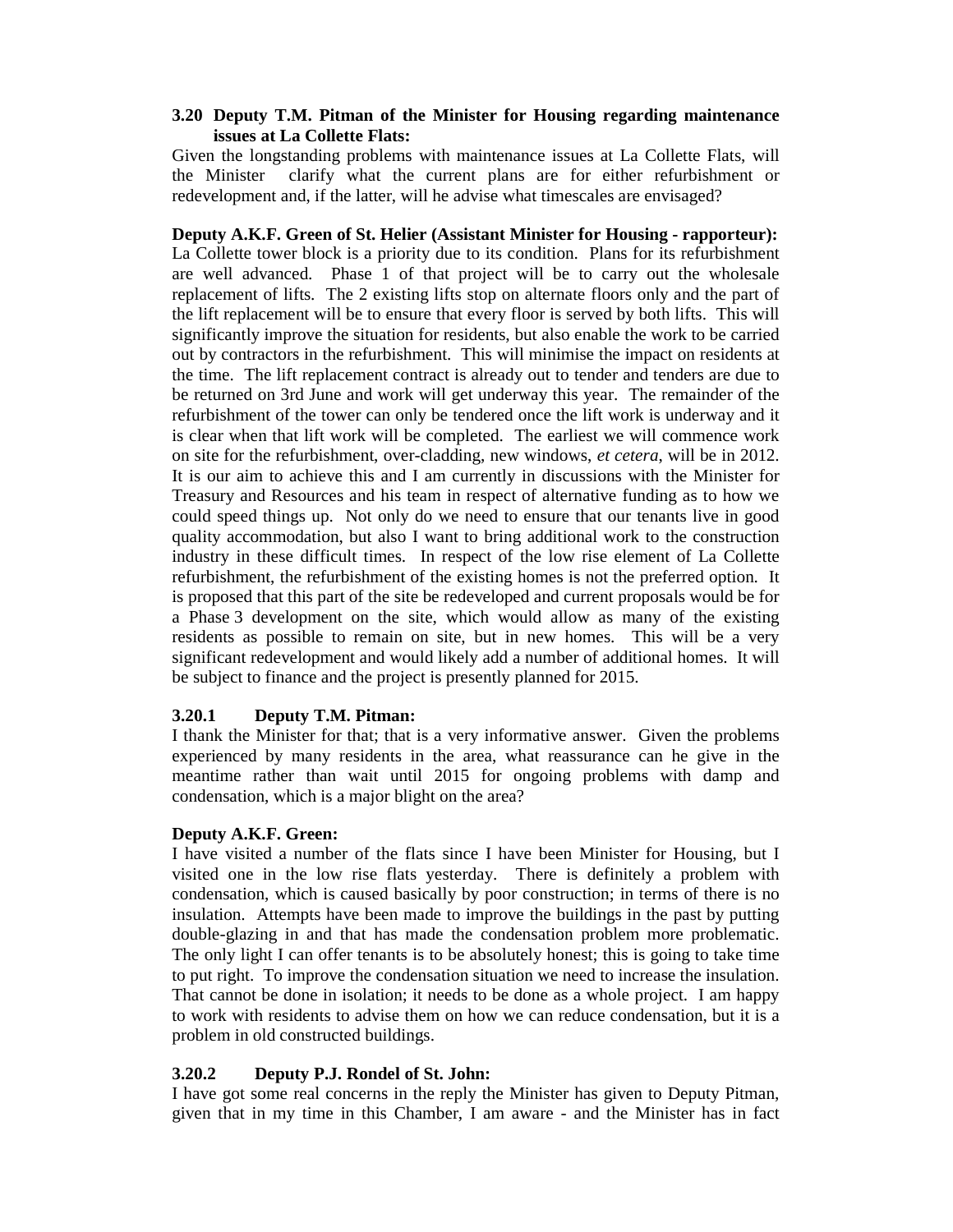alluded to it - of replacement windows, i.e. by double-glazing or the likes, within that tower block. That being the case, the Minister also mentioned condensation. Given condensation is usually caused through lack of ventilation and people drying clothes within the house and the likes, through lack of the correct drying equipment within their washing machine, is the Minister telling this House that we are now going to be putting new windows for the second if not third time in the last 16, 17 years in a building that ... is that what he is telling us, please?

# **Deputy A.K.F. Green:**

What I am telling the Assembly is that we need to put windows that have problem thermal insulation. We need to properly thermally-insulate the building, get the uvalues of the wall to the correct standards, so that we can enable our tenants to live in comfortable warm homes that are free of condensation. That is what I am telling the Assembly.

# **3.20.3 The Deputy of St. John:**

Supplementary on that, Sir? As I have already said, condensation is created through lack of ventilation, because people use washing machines and dryers which have not got the right equipment in them. Will his officers, before going to all the expense of replacing windows and the like and doing all the work on the outside of the building, check and see what type of washing machines and clothes dryers these particular units have got?

# **Deputy A.K.F. Green:**

I have already done that and in fact I have plans to put some temporary drying arrangements for clothes for the tenants, but the fact is that unless we insulate these buildings, even if we do manage to get them free of condensation, they are going to be cold; they are expensive for tenants to heat. States tenants deserve warm, dry, comfortable accommodation. It is my job as Minister for Housing to see that they get it.

# **3.20.4 Deputy P.V.F. Le Claire:**

While I would like to congratulate all of the good work the Minister and his Assistant Minister and the department do, would he not accept that 2014 or 2015 is so far into the future that it represents the basis why developing and redeveloping States-owned sites are highly unlikely to meet the needs of the 900 people currently waiting on the States housing list and the 425 children of those 900 people, minimum, that are having to wait 14 months on average to get housed. Would he not agree that it is time that £26 million stopped going to the Treasury and retained itself within Housing, so that Housing can get on and house the people of this Island?

## **Deputy A.K.F. Green:**

No, I would not agree with that. I do agree that we need to stop talking about the sites that we already own and start developing them. I do agree with that, because it is a fact that we have 400 and something families on the waiting list and that will equate to about 900 individuals, many of them children. We need to get on with the work. We need to get it done. My officers are working on that and we have already made huge inroads in the short time that I have been Minister.

# **3.20.5 Deputy T.M. Pitman:**